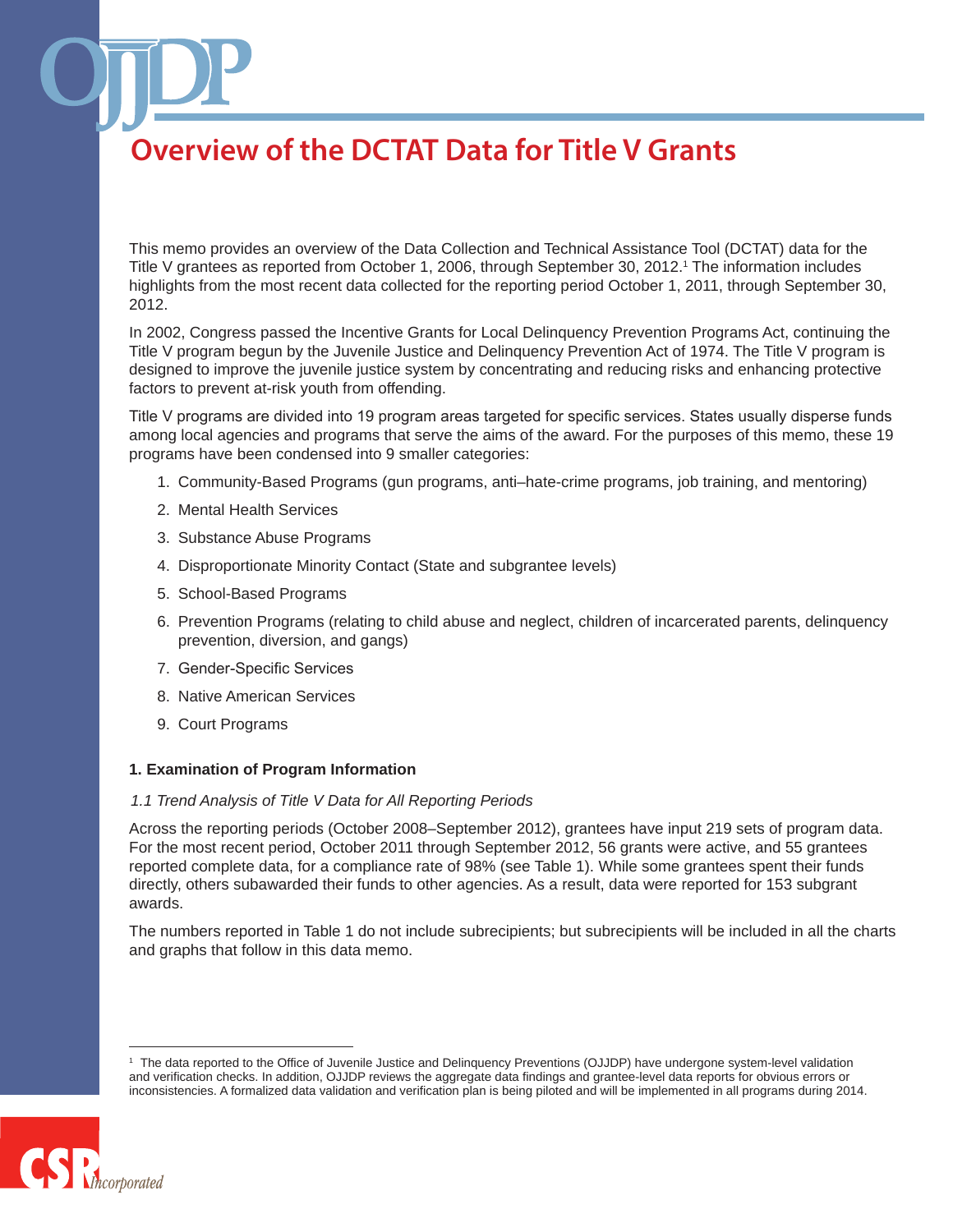### **Table 1. Status of Grantee Reporting by Period**

| <b>Data Reporting Periods</b> | <b>Not Started</b> | <b>In Progress</b> | <b>Complete</b> | <b>Total</b> |
|-------------------------------|--------------------|--------------------|-----------------|--------------|
| Oct. 2008–Sept. 2009          | 2                  |                    | 53              | 56           |
| Oct. 2009–Sept. 2010          | $\mathcal{P}$      |                    | 53              | 56           |
| Oct. 2010–Sept. 2011          |                    | 0                  | 55              | 56           |
| Oct. 2011–Sept. 2012          | $\Omega$           |                    | 55              | 56           |
| <b>Total</b>                  | 5                  | 3                  | 216             | 224          |

Over the reporting periods, the number of grantees providing data for the different program areas has varied. The largest numbers provided data under the Prevention Programs subcategory, which includes the purpose areas of child abuse and neglect, children of incarcerated parents, delinquency prevention, diversion, and gangs. However, this number has steadily decreased since the October 2008–September 2009 reporting period.

### **Figure 1. Awards by Program Area across Reporting Periods**

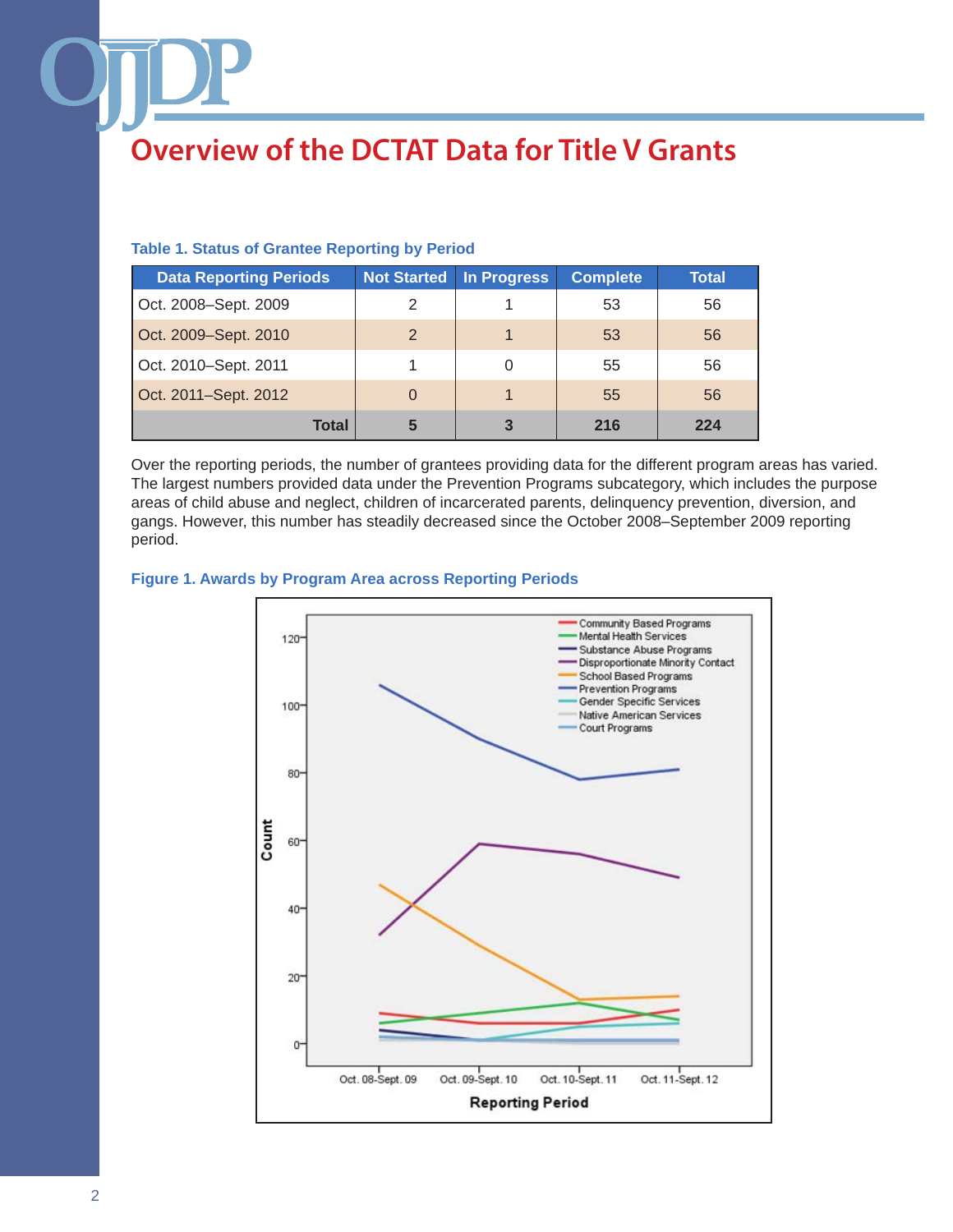Figure 2 depicts the number of subgrants by Federal fiscal year (FFY). During October 2011–September 2012, the most subgrants (*n* = 87) were made from FFY 2010 funding.



### **Figure 2. Number of Subgrants by Federal Fiscal Year (***N* **= 677)**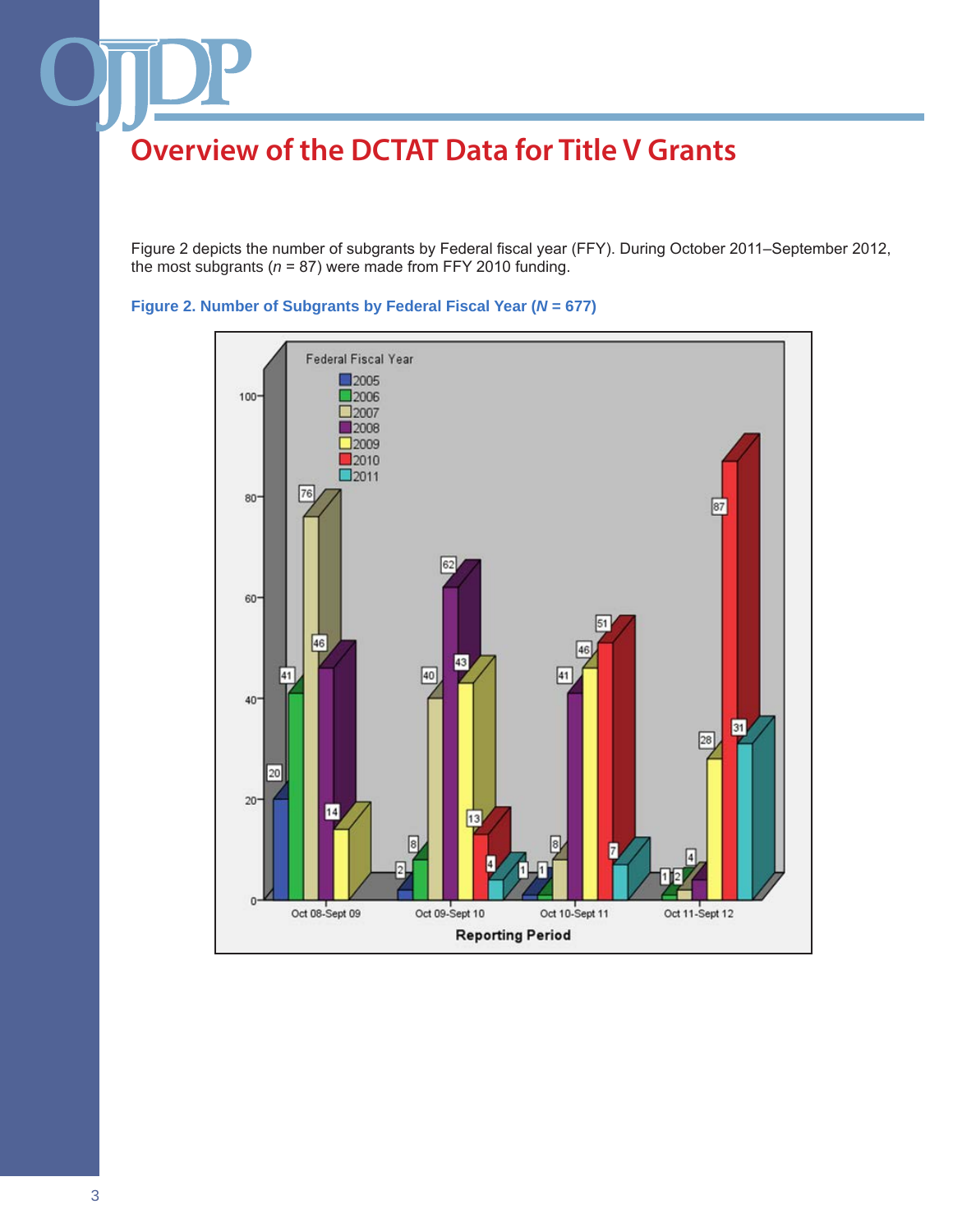Table 2 depicts the total award amount by FFY. During October 2011–September 2012, the largest funding amount for Title V, \$6,371,039, came from FFY 2010. Grantees use funds to implement a number of prevention and intervention programs. Over the past four reporting periods, there was a significant decline in the total award amount; the largest amount was in October 2008–September 2009 (Table 2).

|            | <b>Data Collection Period</b> |                  |                  |                  |
|------------|-------------------------------|------------------|------------------|------------------|
| <b>FFY</b> | Oct. 08-Sept. 09              | Oct. 09-Sept. 10 | Oct. 10-Sept. 11 | Oct. 11-Sept. 12 |
| 2005       | 4,343,000<br>\$               | 422,000<br>S     | 211,000<br>\$    | \$<br>0          |
| 2006       | 2,074,728                     | 404,250          | 18,750           | 18,750           |
| 2007       | 10,421,576                    | 5,706,438        | 602,000          | 150,500          |
| 2008       | 2,036,619                     | 2,922,479        | 1,583,889        | 193,440          |
| 2009       | 443,690                       | 1,389,670        | 1,414,786        | 912,493          |
| 2010       | $\Omega$                      | 1,104,285        | 4,141,196        | 6,371,039        |
| 2011       | 0                             | 125,000          | 275,000          | 1,475,000        |

### **Table 2. Total Award Amount by Federal Fiscal Year (Dollars)**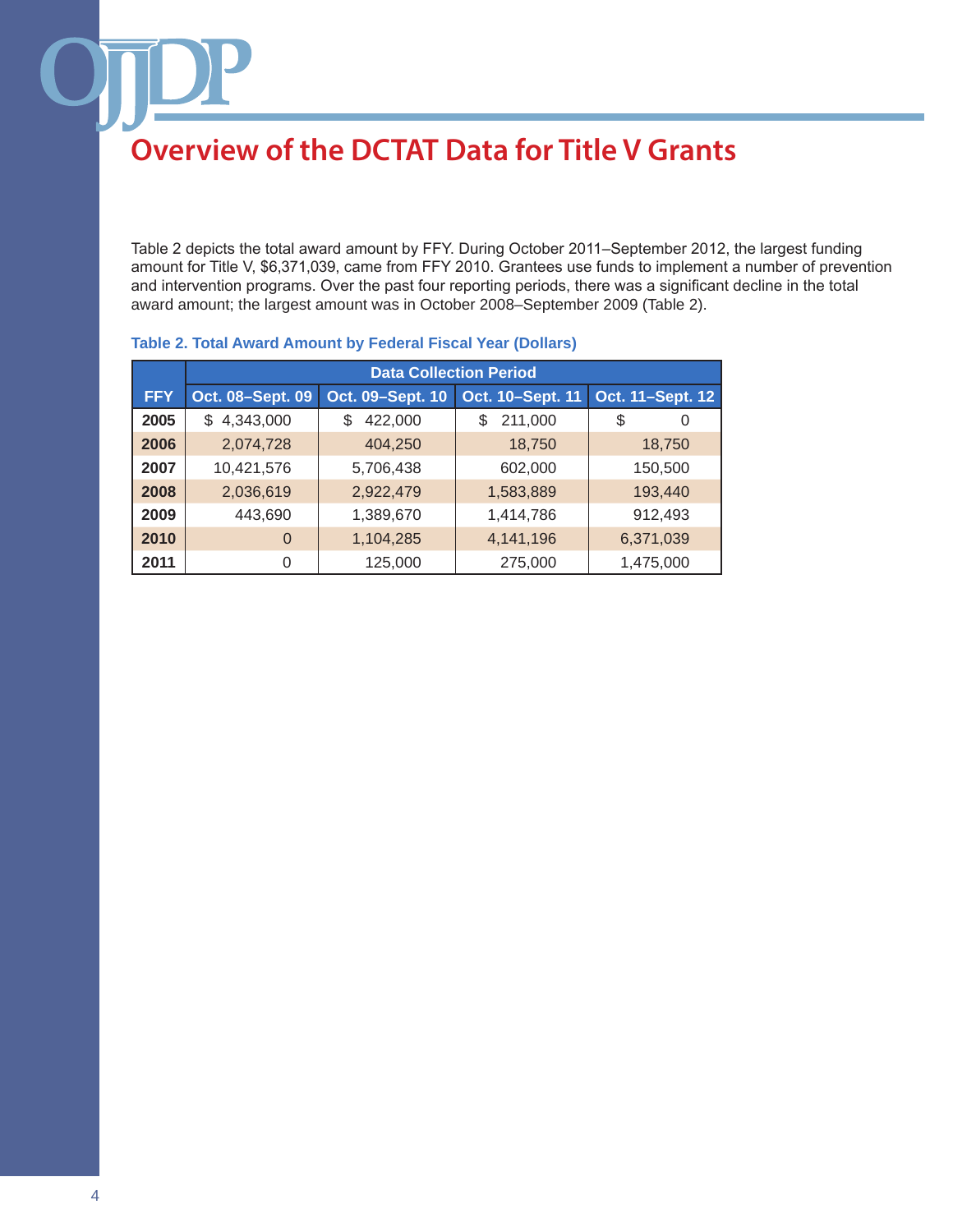Table 3 presents an aggregate of demographic data for the October 2011–September 2012 reporting period. More specifically, the numbers represent the population actually served by grantees through the Title V program. Targeted services include any approaches specifically designed to meet the needs of the population (e.g., gender-specific, culturally based, developmentally appropriate services).

### **Table 3. Target Population: October 2011–September 2012**

|                        | <b>Population</b>                          | <b>Grantees Serving Group</b><br><b>During Project Period</b> |
|------------------------|--------------------------------------------|---------------------------------------------------------------|
| <b>RACE/ETHNICITY</b>  | American Indian/Alaska Native              | 37                                                            |
|                        | Asian                                      | 35                                                            |
|                        | <b>Black/African American</b>              | 77                                                            |
|                        | Hispanic or Latino (of Any Race)           | 80                                                            |
|                        | Native Hawaiian and Other Pacific Islander | 24                                                            |
|                        | Other Race                                 | 39                                                            |
|                        | White/Caucasian                            | 72                                                            |
|                        | Youth Population Not Served Directly       | 28                                                            |
| <b>JUSTICE SYSTEM</b>  | At-Risk Population (No Prior Offense)      | 101                                                           |
| <b>STATUS</b>          | First-Time Offenders                       | 58                                                            |
|                        | <b>Repeat Offenders</b>                    | 30                                                            |
|                        | Sex Offenders                              | 9                                                             |
|                        | <b>Status Offenders</b>                    | 32                                                            |
|                        | <b>Violent Offenders</b>                   | 16                                                            |
|                        | Youth Population Not Served Directly       | 28                                                            |
| <b>GENDER</b>          | Male                                       | 125                                                           |
|                        | Female                                     | 119                                                           |
|                        | Youth Population Not Served Directly       | 26                                                            |
| <b>AGE</b>             | $0 - 10$                                   | 70                                                            |
|                        | $11 - 18$                                  | 120                                                           |
|                        | Over 18                                    | 20                                                            |
|                        | Youth Population Not Served Directly       | 26                                                            |
| <b>GEOGRAPHIC AREA</b> | Rural                                      | 81                                                            |
|                        | Suburban                                   | 43                                                            |
|                        | Tribal                                     | 24                                                            |
|                        | Urban                                      | 42                                                            |
|                        | Youth Population Not Served Directly       | 27                                                            |
| <b>OTHER</b>           | <b>Mental Health</b>                       | 31                                                            |
|                        | <b>Substance Abuse</b>                     | 35                                                            |
|                        | Truant/Dropout                             | 32                                                            |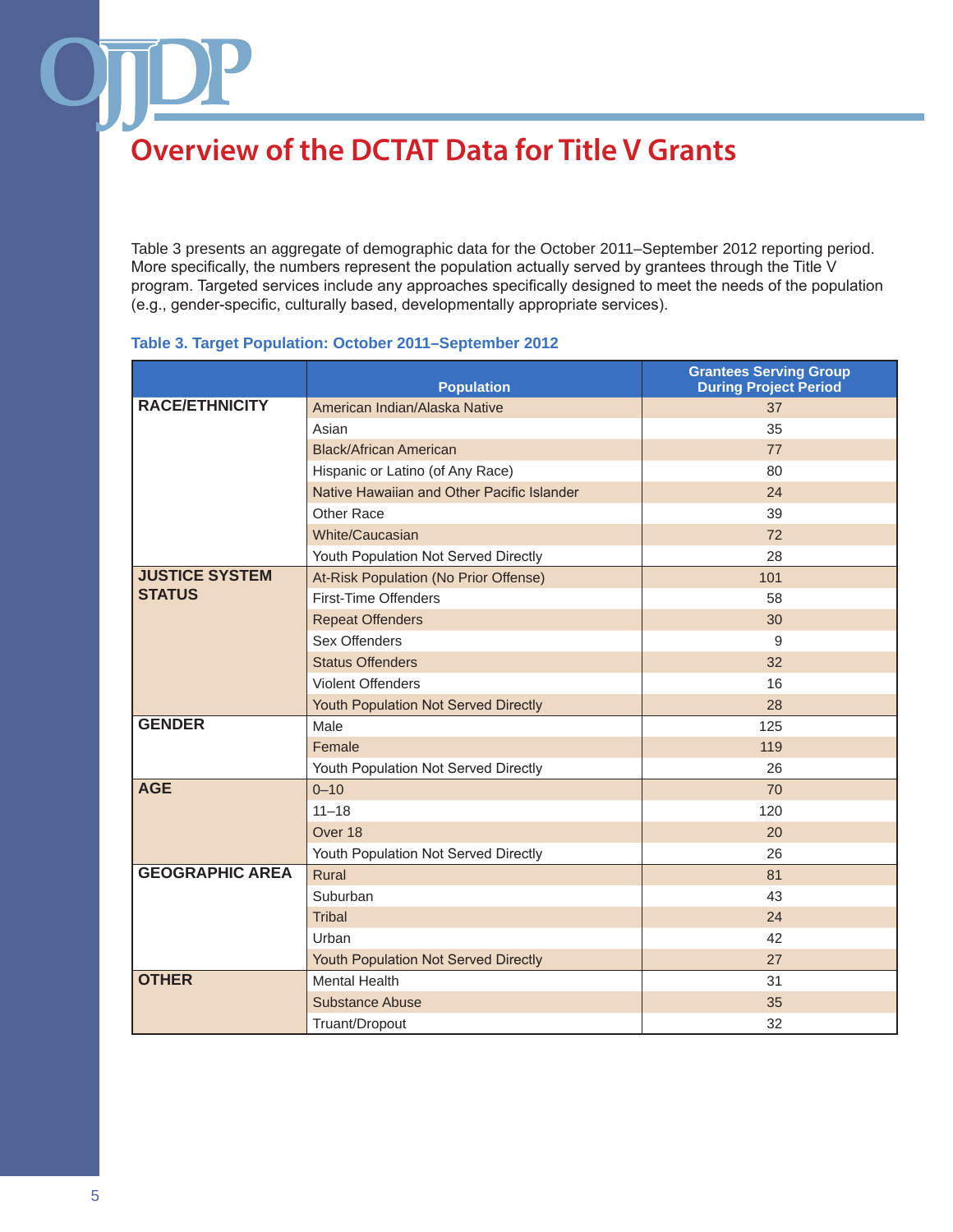### **2. Analysis of Core Measure Data from October 2011–September 2012**

### *2.1 Analysis of Target Behaviors*

Targeted behaviors measure a positive change in behavior among program participants. Ideally, data are collected on the number of youth who demonstrate a positive change for a targeted behavior in each reporting period. Tables 4 and 5 show a list of measures on which grantees were required to evaluate performance and track data for certain target behaviors in each program category. The tables list both short-term (Table 4) and long-term (Table 5) percentages for the specified target behavior for all program categories for October 2011– September 2012. In all, 14,417 youth were served in various programs funded by the Title V grant. Of that number, approximately 72% completed the defined program requirements.

Table 4 shows that approximately 68% of the program youth exhibited a desired change in the targeted behavior.

| <b>Target Behavior</b>      | <b>Youth Receiving</b><br><b>Services for Target</b><br><b>Behavior</b> | <b>Youth with Noted</b><br><b>Behavioral Change</b> | <b>Percent of Youth with</b><br><b>Noted Behavioral</b><br><b>Change</b> |
|-----------------------------|-------------------------------------------------------------------------|-----------------------------------------------------|--------------------------------------------------------------------------|
| <b>School Attendance</b>    | 4.671                                                                   | 3,403                                               | 73                                                                       |
| <b>Antisocial Behavior</b>  | 2,060                                                                   | 1,185                                               | 58                                                                       |
| <b>Family Relationships</b> | 934                                                                     | 782                                                 | 84                                                                       |
| <b>Substance Use</b>        | 707                                                                     | 638                                                 | 90                                                                       |
| Social Competence           | 1,190                                                                   | 509                                                 | 43                                                                       |
| <b>Total</b>                | 9,562                                                                   | 6,517                                               | 68                                                                       |

### **Table 4. Performance Measures Data (Short-Term): October 2011–September 2012**

Table 5 lists long-term percentages for the specified target behavior for all program categories for October 2011–September 2012. Long-term outcomes, shown in Table 5, are the ultimate outcomes desired for participants, recipients, the juvenile justice system, or the community. They are measured within 6–12 months after a youth leaves or completes the program. In all, 72% of the program youth exhibited a desired change in the targeted behavior.

| <b>Target Behavior</b>      | <b>Youth Receiving</b><br><b>Services for Target</b><br><b>Behavior 6-12</b><br><b>Months Earlier</b> | <b>Youth with Noted</b><br><b>Behavioral Change</b> | <b>Percent of Youth with</b><br><b>Noted Behavioral</b><br>Change |
|-----------------------------|-------------------------------------------------------------------------------------------------------|-----------------------------------------------------|-------------------------------------------------------------------|
| <b>School Attendance</b>    | 629                                                                                                   | 556                                                 | 88                                                                |
| <b>Antisocial Behavior</b>  | 469                                                                                                   | 106                                                 | 23                                                                |
| <b>Family Relationships</b> | 172                                                                                                   | 144                                                 | 84                                                                |
| Substance Use               | 409                                                                                                   | 402                                                 | 98                                                                |
| <b>Total</b>                | 1,679                                                                                                 | 1,208                                               | 72                                                                |

### **Table 5. Performance Measures Data (Long-Term): October 2011–September 2012**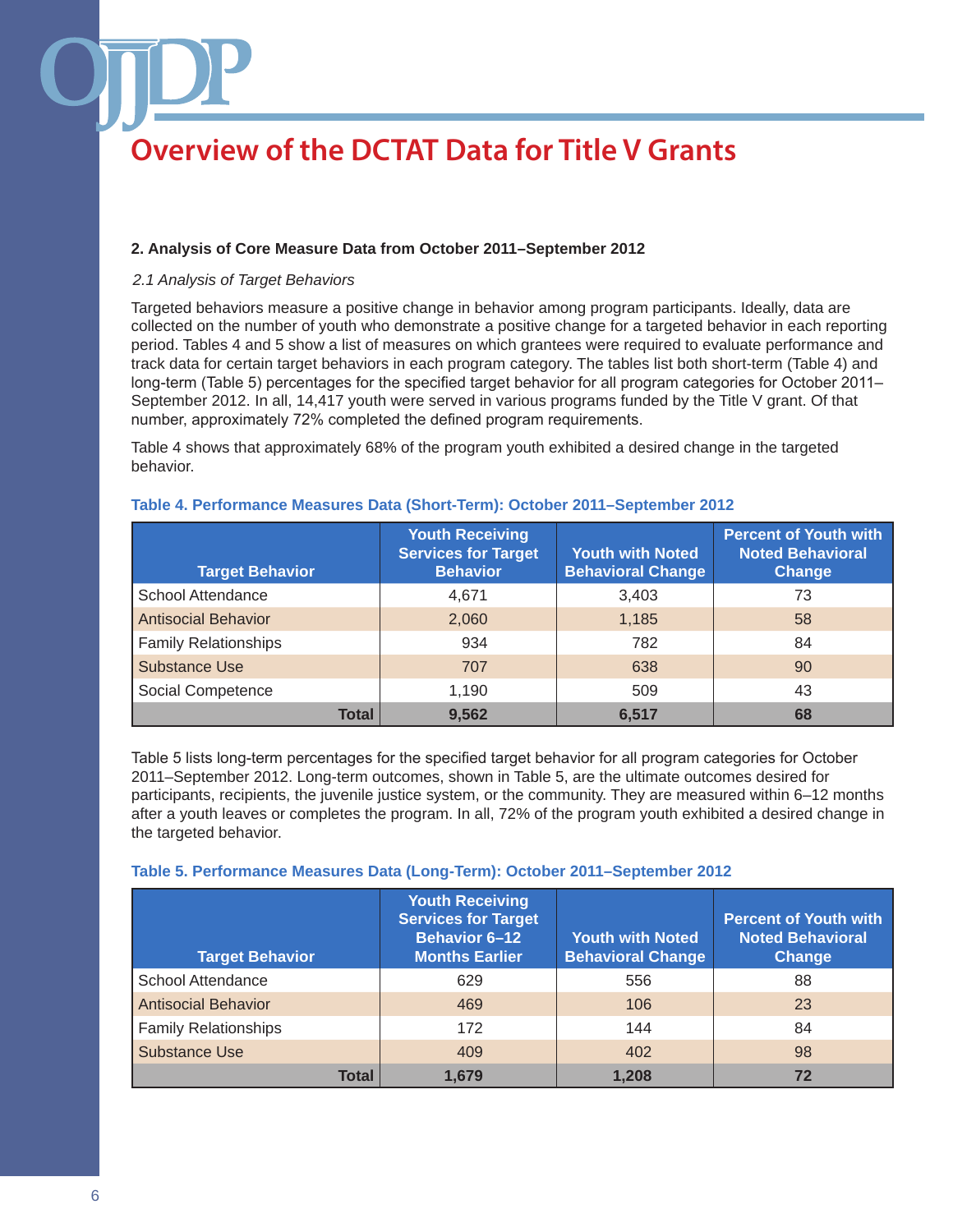### *2.2 Analysis of Evidence-Based Programs and/or Practices*

Evidence-based programs and practices include program models that have been shown, through rigorous evaluation and replication, to be effective at preventing or reducing juvenile delinquency or related risk factors. A significant number of Title V programs are implementing such programs and/or practices (Figure 3). During the October 2011–September 2012 reporting period, 56% of grantees (*n* = 97) implemented evidence-based programs, amounting to \$3,351,543.



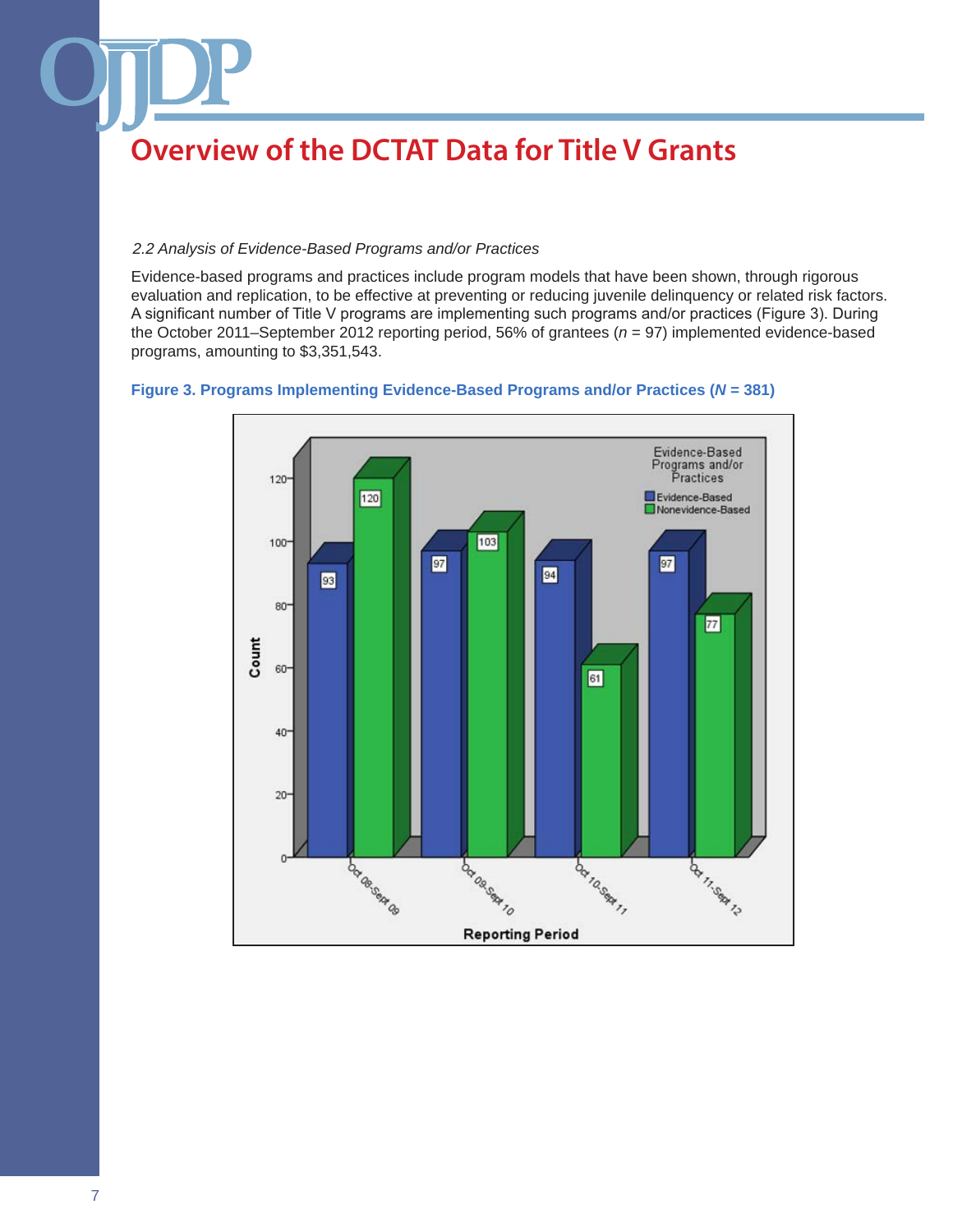Following an evidence-based model can positively influence program practices. One goal is that programs implementing these practices will take a more substantive approach to achieving desired changes in target behaviors.

To further illustrate this, the following graphs show the percentage of grantees reporting a desired change in the target behavior of school attendance, measured in the short term. In particular, these data compare subgrantee programs that use evidence-based programs or practices and those that do not. Overall, as shown in Figure 4, programs implementing evidence-based practices tend to report higher percentages of desired change in target behaviors (in this case, school attendance). Although in certain instances it may appear that nonevidence-based programs reported higher percentages, this is because fewer programs tracked their participants for the target behavior.



#### **Figure 4. Percentage Reporting Desired Change in School Attendance (Short-Term Data)**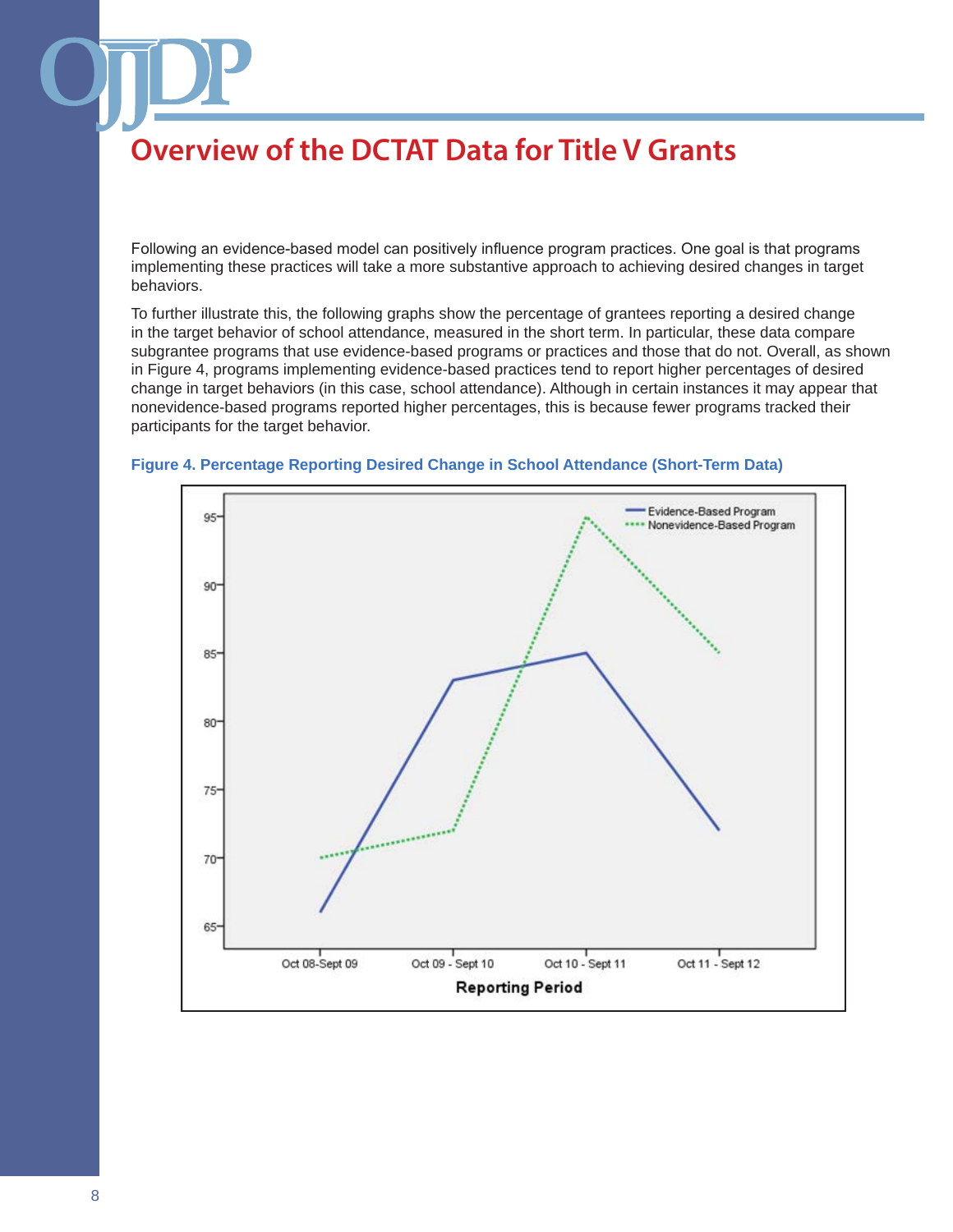Similarly, long-term data show an increasing percentage of desired behavioral change for programs implementing evidence-based practices in comparison to those that do not. Although in certain instances it may appear that nonevidence-based programs reported higher percentages, this is because fewer programs tracked their participants for the target behavior after program completion. Long-term measures include data reported from participants who were tracked 6–12 months after completing program requirements. Figure 5 presents a trend of these percentages across reporting periods.



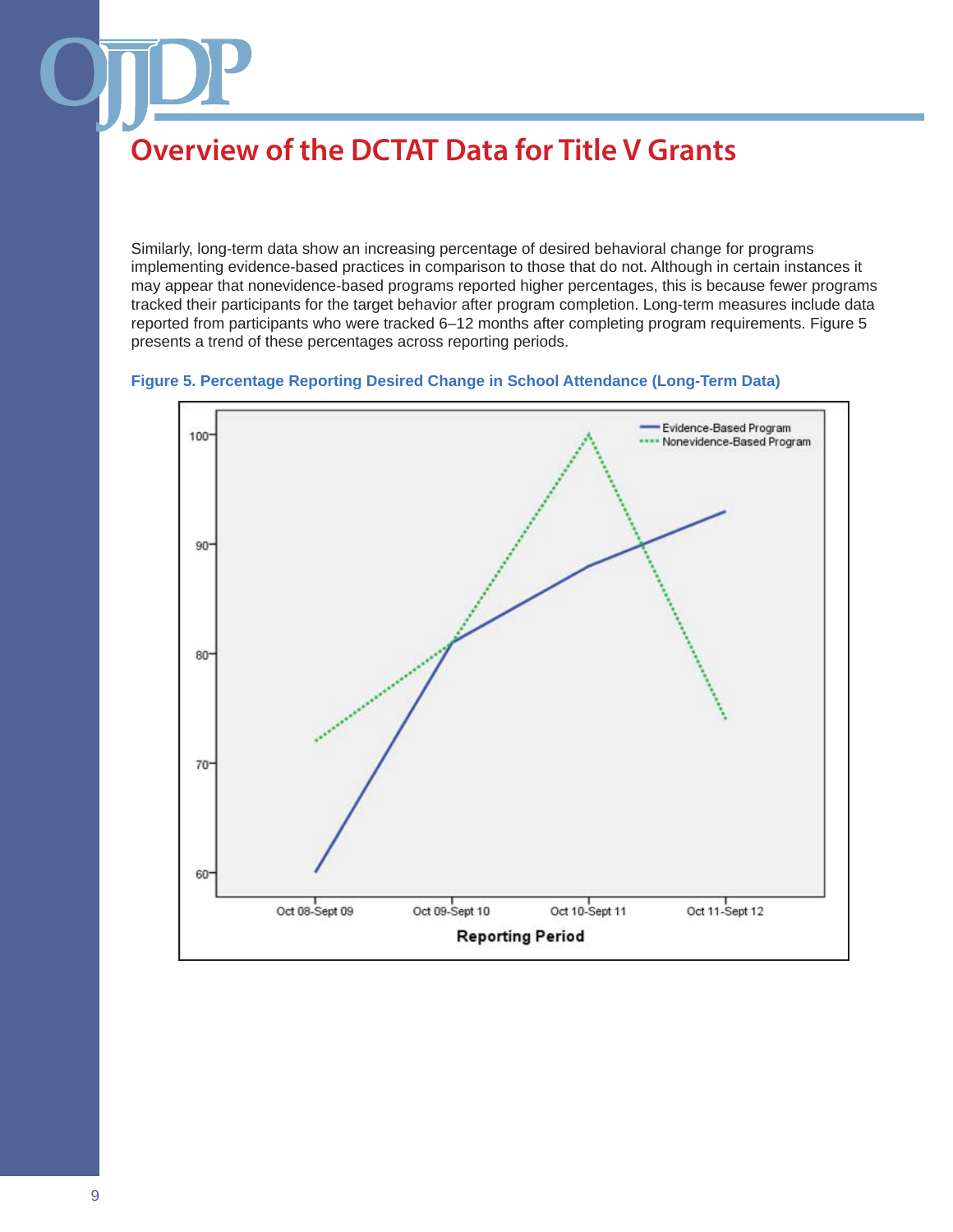### *2.3 Analysis of the Recidivism Measure*

Included in the core measures are reoffending outcomes for youth served by the program. The term *reoffend* (commonly referred to as recidivism) refers to a subsequent new offense. Youth who reoffend are already in the system and are adjudicated for a new delinquent offense. These youth are typically served in intervention programs whose goal is to prevent subsequent offenses.

Recidivism levels among the youth served while in the program (in the short term) were relatively low: approximately 4%. A small number of youth who exited the program were tracked for reoffenses 6 months after their exit (*n* = 31). Of those tracked, 6 committed a new offense. Short-term reoffending rates are shown in Table 6, while long-term rates are shown in Table 7.

### **Table 6. Performance Measures for October 2011–September 2012: Short-Term Reoffending Data**

| <b>Performance Measure</b>                                                                        | <b>Data</b>        |
|---------------------------------------------------------------------------------------------------|--------------------|
| Number of program youth tracked during this reporting period                                      | 1,432              |
| Program youth with new arrest or delinquent offense during this reporting period                  | 61                 |
| Number of program youth who were recommitted to juvenile facility during this<br>reporting period | 8                  |
| Number of program youth sentenced to adult prison during this reporting period                    | $\Omega$           |
| Number of youth who received another sentence during this reporting period                        | 23                 |
| Percent of program youth who reoffend during the reporting period (recidivism)                    | 61/1,432<br>(4.2%) |

### **Table 7. Performance Measures for October 2011–September 2012: Long-Term Reoffending Data for Youth Exiting Programs 6–12 Months Earlier**

| <b>Performance Measure</b>                                                                                               | <b>Data</b>     |
|--------------------------------------------------------------------------------------------------------------------------|-----------------|
| Number of program youth who exited the program 6–12 months ago than the<br>tracking period                               | 31              |
| Of those tracked, the number of program youth who had a new arrest or<br>delinquent offense during this reporting period | 6               |
| Number of program youth who were recommitted to a juvenile facility during this<br>reporting period                      | 0               |
| Number of program youth who were sentenced to adult prison during this<br>reporting period                               | 0               |
| Number of youth who received another sentence during this reporting period                                               |                 |
| Percent of program youth who reoffend during the reporting period (recidivism)                                           | 6/31<br>(19.3%) |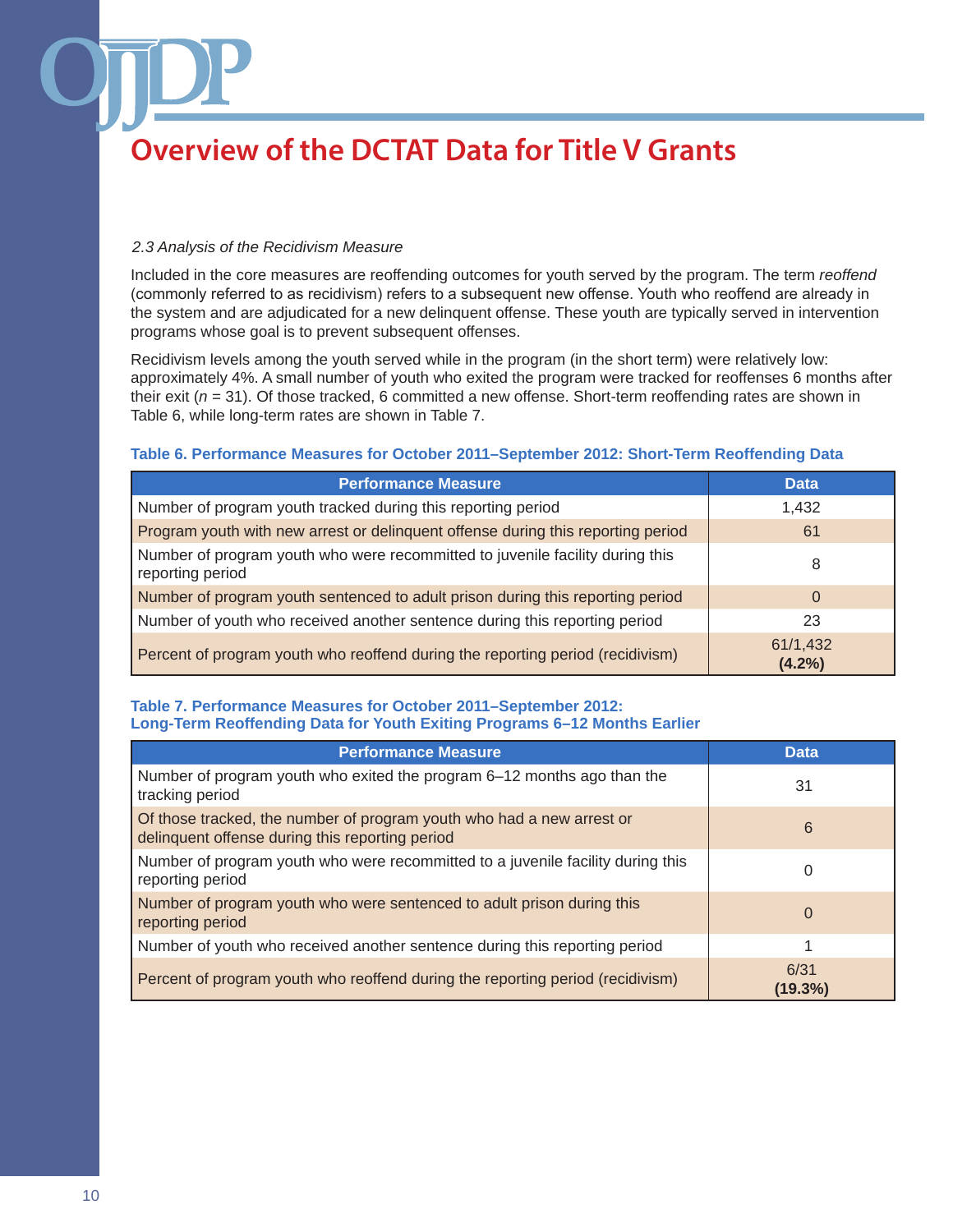### **3. Narrative Response Data**

### *3.1 Grant-Related Accomplishments: October 2011–September 2012*

During the October 2011–September 2012 reporting period, grantees were asked to answer seven questions regarding overall accomplishments and whether barriers had been encountered during that time. The narrative responses provide a story to go with the numeric data that each grantee reported. An analysis of these responses revealed several accomplishments encompassing many of the targeted behavioral areas. There were noted improvements in cultural skill building, school attendance, family relationships, and high school completion. The Alaska Department of Health and Social Services noted significant successes among the tribes that implement programs with Title V funding. Some of these successes include creating a Parent Involvement Committee. Currently, 10 parents assist the staff with various aspects of the program. Another tribe advocated for an Alaska law to require mandatory annual training of school staff in suicide prevention education and awareness. Governor Sean Parnell invited the tribe to attend the signing of Senate Bill 137.

Other grantees reported accomplishments in areas of school attendance and recidivism rates. For example, the American Samoa Criminal Justice Planning Agency reported an increase in enrolment in the Village Curfew Enforcement Program. The main focus of the village curfew program is to keep children safe. Through the involvement in this program, children developed a sense of responsibility and became more involved in their community by playing sports and attending village ceremonies. The main goal of the program is to prevent negative juvenile activity within the village setting, such as include crime, violence, and alcohol or drug use. During the reporting period, there were no reported incidents for those youth who were part of the program.

The California Board of State and Community Corrections reported successes with its collaboration with the District Attorney's Office and Juvenile Truancy Court Judge. The outcomes of this effort revealed that youth participating in the program improved their school attendance and subsequently their grades. Furthermore, the youth did not become involved in the juvenile justice system while in the program.

The Montana Board of Crime Control reported notable accomplishments by its subgrantee Cascade County, which provided Parenting Wisely Services to 78 parents and 122 children during the reporting period. Meanwhile, in Hill County, Montana, 200 youth participated in the SMART Moves program. To engage youth in the program, the County implemented various strategies that include the use of social media via Facebook, as well as partnerships with local businesses. For example, the Boys and Girls Club held a Red Ribbon kickoff where kids would sign a pledge to remain drug free. Youth would receive a red bracelet, and local sponsoring businesses gave free items to kids wearing these bracelets. Other activities included sponsoring dances and family nights, featuring drug-free activities. Cascade County reported significant percentages of parents and youth successfully completing program requirements (88 percent and 100 percent, respectively).

The Michigan Department of Human Services reported accomplishments from several of its funded subgrantees. These programs offered a series of employment services for youth that include summer employment, establishing a vocational woodworking venture where the students can sell their manufactured products. Furthermore, youth were also involved in a river cleanup project. Overall, the purpose of these programs is to foster entrepreneurship among youth.

### *3.2 Problems and Barriers Encountered: October 2011–September 2012*

Although the grantees had many accomplishments, many of them also acknowledged several barriers that prevented them from achieving program goals. Some significant barriers resulted from the lack of funding. Many feared that as their budgets decreased, successful programs would have to be interrupted. For example, one grantee noted that the lack of funding fostered a decrease in interest from potential subgrantees. Those subgrantees that were interested could not sustain programming with the limited funding. Other grantees had to suspend services for short periods due to lack of funding.